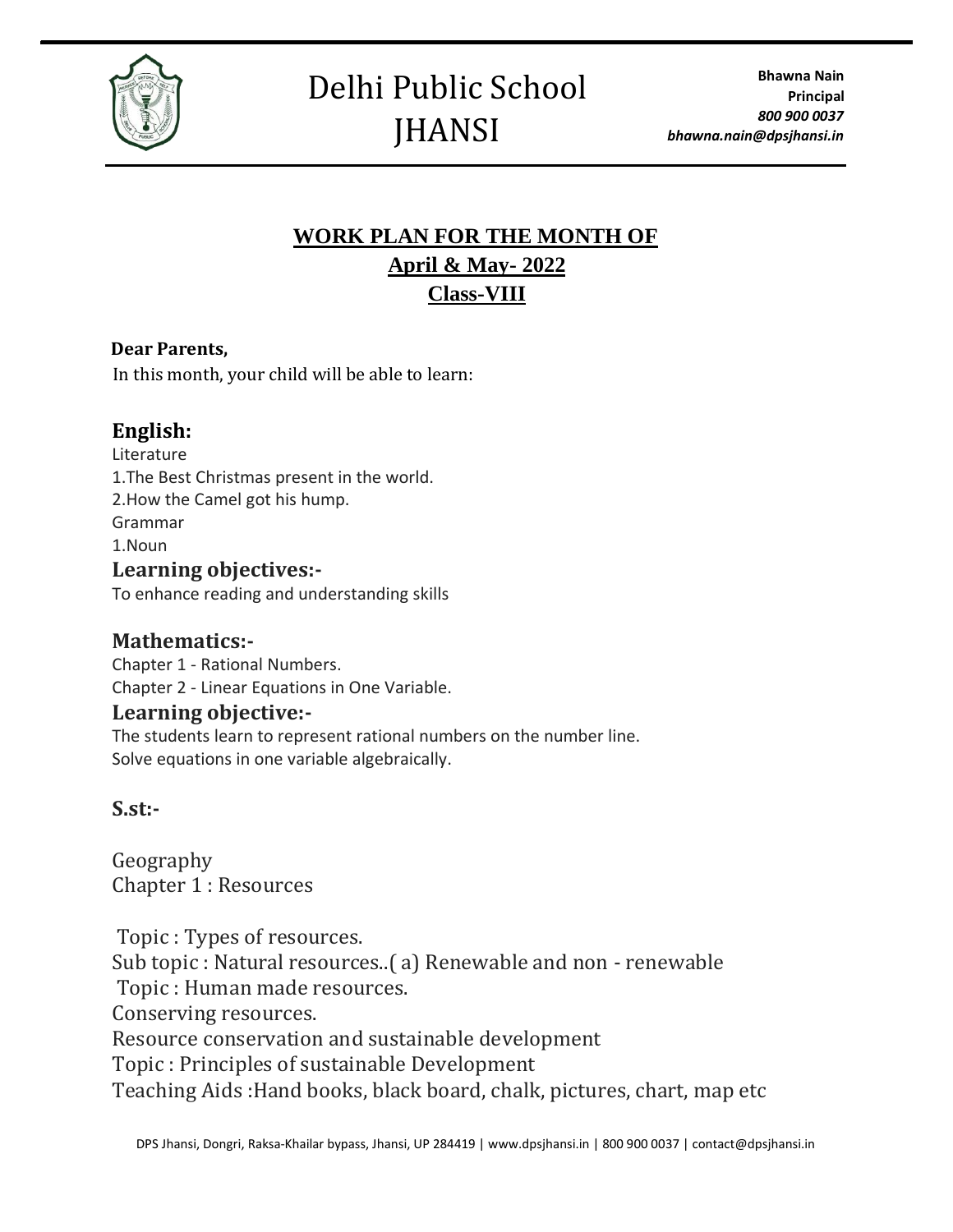

# Delhi Public School **JHANSI**

### **Learning objective:-**

They will learn and understand about the natural resources. They will learn about the types of natural resources.

### **Computer:-**

Chapter 1: Networking and its Types What is networking?

### **Learning objective:-**

Advantages of networking Types of networks

### **Science:-**

Chapter: 01: Crop Production & Management

Chapter: 02: Microorganisms: Friend or foe

#### **Learning Objectives**:

- Reflecting on India's huge population base and meeting food requirements and hence a pressing need for high crop production, Definition of crop, Classification of crop as Kharif and Rabi with exorbitant examples, Basic practices of crop production: Preparation of soil, sowing, Adding manures & fertilizers, Irrigation, protection from weeds, Harvesting and storage.
- Understanding concepts of tilling (ploughing) using various agricultural implements (plough, hoe, cultivator etc), sowing using seed drills & traditional tools as well. Understanding difference between fertilizers and manures and their advantages, Knowing about irrigating methods using moat, chain pump, dekhli and rahat (traditional methods), sprinkler and Drip method (modern methods); weeding (to protect plants), Harvesting (using sickle, harvester and combine), Storage of grains.
- Defining microorganisms, Classification of microorganisms as bacteria, fungi, protozoa, Algae and viruses, with examples of diseases caused by them (Virus: cold, influenza, cough & Cold, polio and chicken pox; Protozoa-caused diseases: dysentery and malaria;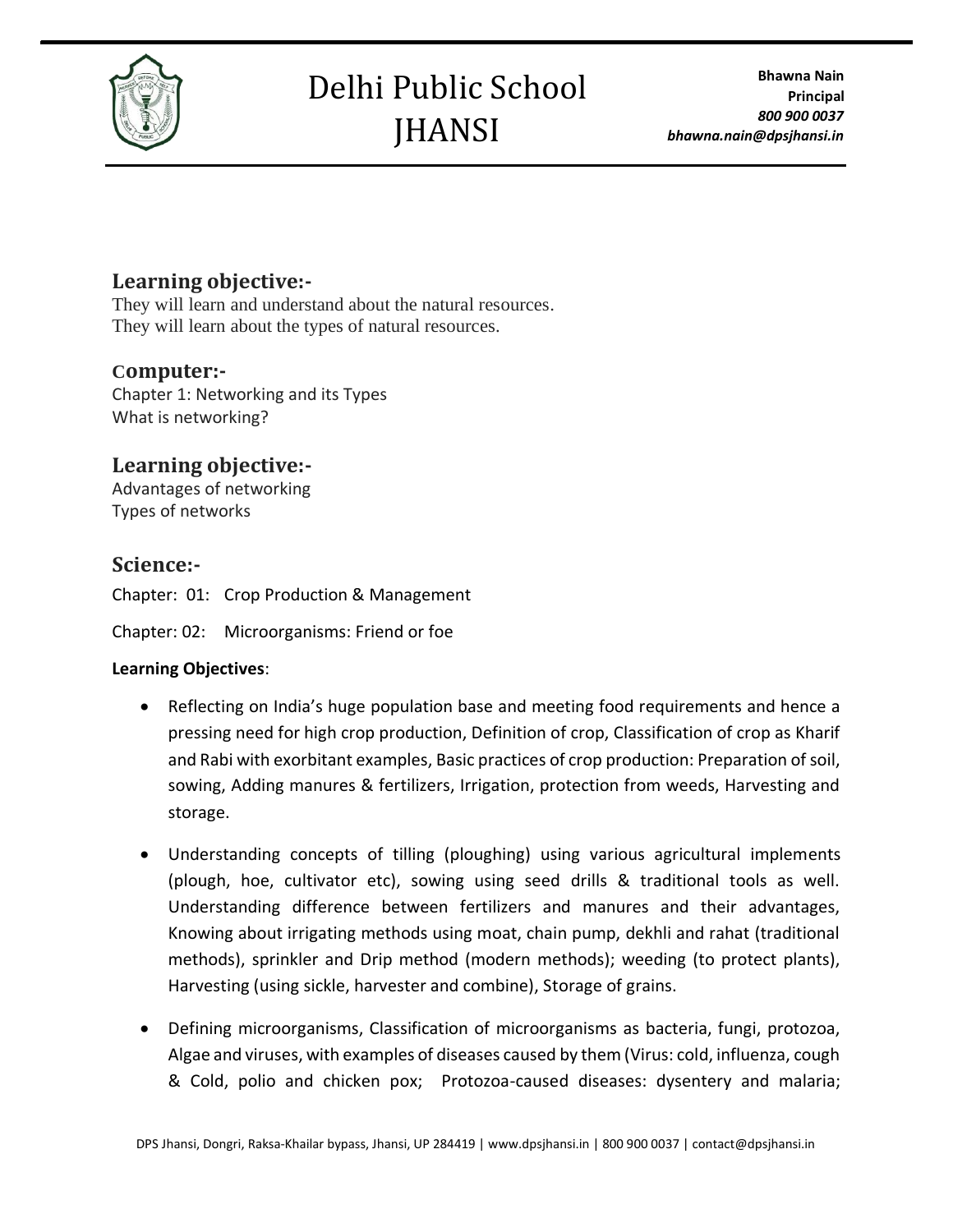

bacterial diseases: typhoid and tuberculosis), Useful and harmful microorganisms, including Scientists who invented vaccines, Pathogens causing Communicable diseases, Food preservation techniques against the microbes. Nitrogen Fixation and Nitrogen cycle.

- Children get samples of curd, Milk, water-containing soil, stale bread etc which they watch under an electron Microsoft, to get hands-on learning about microorganisms.
- Project-based learning (as a holiday homework) to get a deeper and thorough understanding of microorganisms.
- Discussing Chapter-end questions

**Skills**:

- Focus of cognitive Thinking / Making sense of abstract ideas for learning concepts.
- Experimenting (through activities), making observations, analyzing them and drawing inferences.

### **ह िंदी साह त्य:-**

हिंदी साहित्य पाठ 1 ध्वनि कविता पाठ 2 लाख की चूड़ियां ।

```
हिंदी व्याकरण पाठ एक भाषा व्याकरण लिपि एवं बोली  l
```
व्यवहारिक ज्ञान कठिनाइयों का सामना करते ह्ए हिम्मत

से सफलता की ओर बढ़ना भाषा एवं व्याकरण का ज्ञान l

**Doha-l**

**बिगड़ी** बात बने नहीं, लाख करो किन कोय ।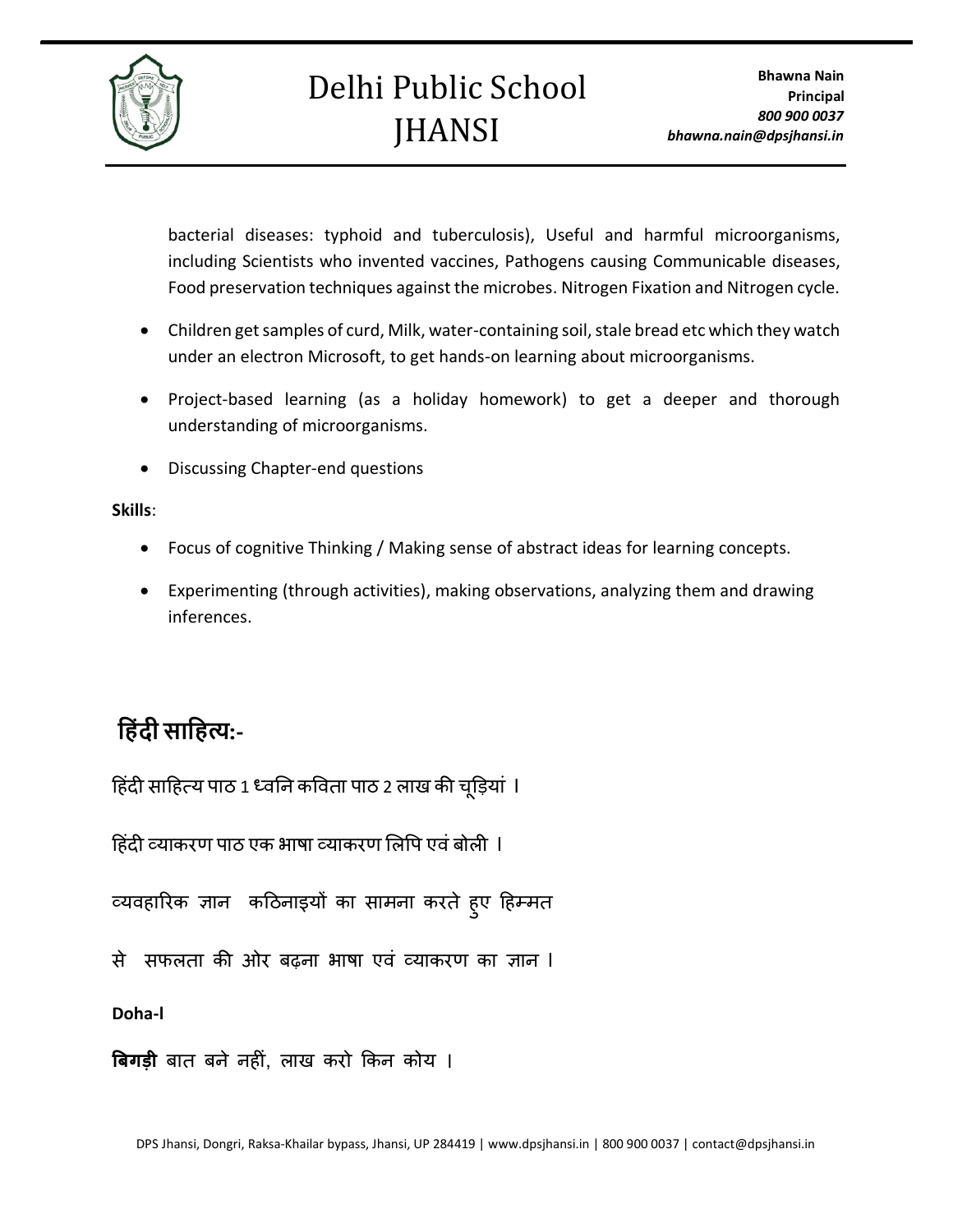

रहिमन फाटे दूध को, मथे न माखन होय ।। अर्थ-एक व्यक्ति को सदेव बुद्धिमानी से ही व्यवहार करना चाहिए क्योंकि यदि किसी करणवश कुछ गलत हो जाता है, तो उसे सही करना बह्त ही मुश्किल होता है | यह ठीक उसी प्रकार से होता है जैसे एक दूध खराब हो जाये, तो लाख कोशिश करनें के बाद भी उसे सुधारा नहीं जा सकता, वह व्यर्थ हो जाता है | Schlok-शुभं करोति कल्याणम् आरोग्यम् धनसंपदा शत्रुबुद्धिविनाशाय दीपकाय नमोऽस्तु ते !! अथथ- मैं दीपक के प्रकाश को प्रणाम करता हूं जो शुभता, स्वास्थ्य और समृद्धि लाता है, जो अनैतिक भावनाओं को नष्ट करता है बार-बार दीपक के प्रकाश को प्रणाम करता ूिं! Kavita-अभी न होगा मेरा अन्त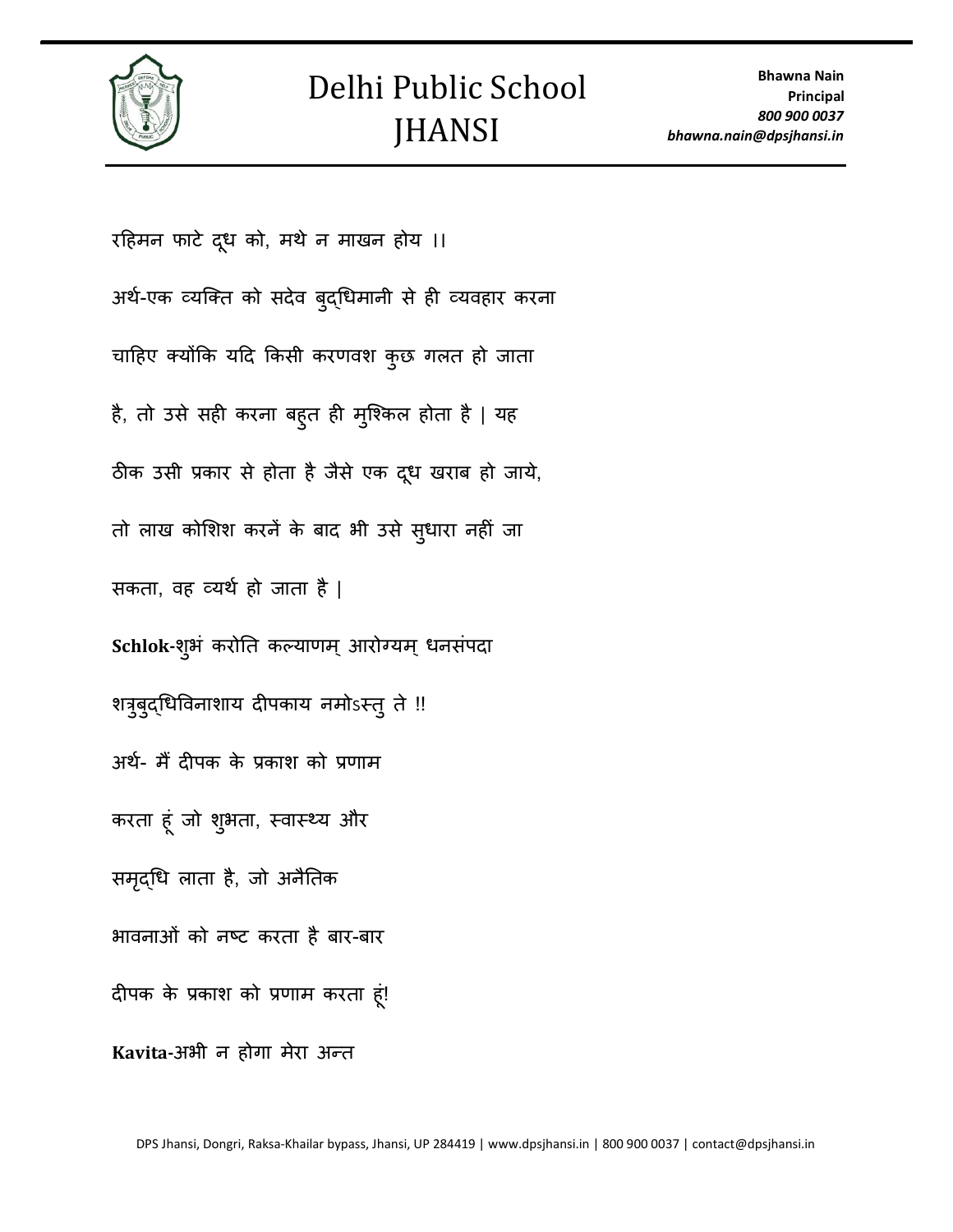

अभी-अभी ही तो आया है

मेरे वन में मृदुल वसन्त-

अभी न होगा मेरा अन्त

हरे-हरे ये पात,

डालियाँ, कलियाँ कोमल गात!

मैं ही अपना स्वप्न-मृदुल-कर

फेरूँगा निद्रित कलियों पर

जगा एक प्रत्यूष मनोहर

पुष्प-पुष्प से तन्द्रालस लालसा खींच लूँगा मैं,

अपने नवजीवन का अमृत सहर्ष सींच दूँगा मैं,

दवार दिखा दूँगा फिर उनको

है मेरे वे जहाँ अनन्त-

अभी न होगा मेरा अन्त।

मेरे जीवन का यह है जब प्रथम चरण,

इसमें कहाँ मृत्यु?